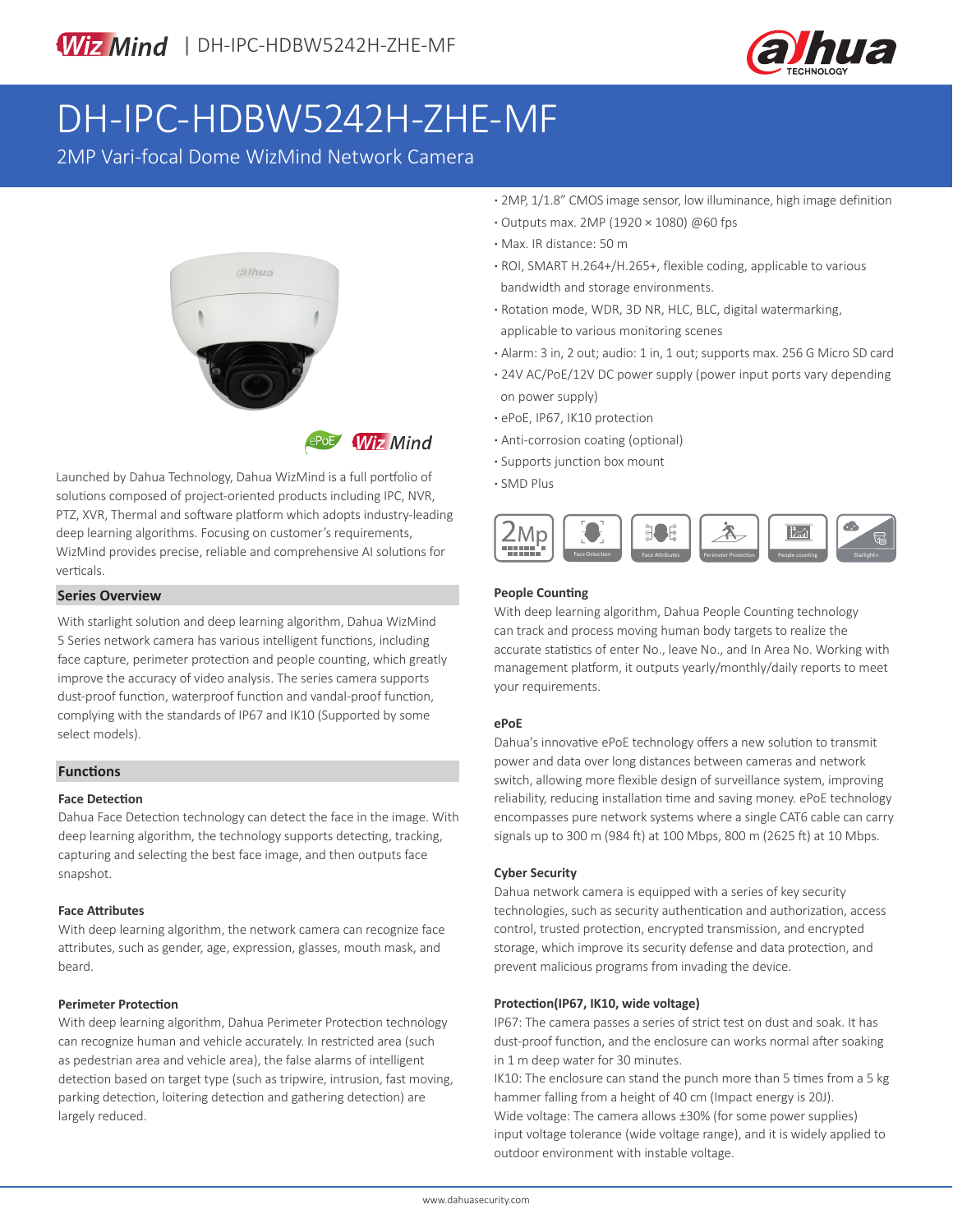## Wiz Mind | DH-IPC-HDBW5242H-ZHE-MF

### **Technical Specification**

| Camera                              |  |                                                                                         |                      |                     |                              |
|-------------------------------------|--|-----------------------------------------------------------------------------------------|----------------------|---------------------|------------------------------|
| Image Sensor                        |  | 1/1.8" CMOS                                                                             |                      |                     |                              |
| Max. Resolution                     |  | 1920 (H) × 1080 (V)                                                                     |                      |                     |                              |
| <b>ROM</b>                          |  | 128 MB                                                                                  |                      |                     |                              |
| <b>RAM</b>                          |  | 1 GB                                                                                    |                      |                     |                              |
| <b>Scanning System</b>              |  | Progressive                                                                             |                      |                     |                              |
| Electronic Shutter Speed            |  | Auto/Manual 1/3 s-1/100,000 s                                                           |                      |                     |                              |
| Min. Illumination                   |  | 0.003 Lux@F1.8 (Color, 30IRE)<br>0.0003 Lux@F1.8 (B/W, 30IRE)<br>0 Lux (Illuminator on) |                      |                     |                              |
| S/N Ratio                           |  | >56 dB                                                                                  |                      |                     |                              |
| <b>Illumination Distance</b>        |  | 50 m (164 ft) (IR LED)                                                                  |                      |                     |                              |
| Illuminator On/Off Control          |  | Auto/Manual                                                                             |                      |                     |                              |
| <b>Illuminator Number</b>           |  | 3 (IR LED)                                                                              |                      |                     |                              |
| Pan/Tilt/Rotation Range             |  | Pan: 0°-355°<br>Tilt: 0°-80°<br>Rotation: 0°-355°                                       |                      |                     |                              |
| Lens                                |  |                                                                                         |                      |                     |                              |
| Lens Type                           |  | Motorized vari-focal                                                                    |                      |                     |                              |
| Mount Type                          |  | $\phi$ 14                                                                               |                      |                     |                              |
| Focal Length                        |  | $2.7$ mm $-18$ mm                                                                       |                      |                     |                              |
| Max. Aperture                       |  | F1.8 (Constant)                                                                         |                      |                     |                              |
| Field of View                       |  | Horizontal: 107°-33.9°<br>Vertical: 69°-19°<br>Diagonal: 134°-38.8°                     |                      |                     |                              |
| Iris Type                           |  | Auto                                                                                    |                      |                     |                              |
| <b>Close Focus Distance</b>         |  | W/T: 1.2 m (3.9 ft)                                                                     |                      |                     |                              |
| Lens                                |  | Detect                                                                                  | Observe              | Recognize           | Identify                     |
| W<br><b>DORI</b><br><b>Distance</b> |  | 41.0 m<br>$(130.7)$ ft)                                                                 | 16.0 m<br>(52.5 ft)  | 8.0 m<br>(26.2 ft)  | 4.0 m<br>$(13.1 \text{ ft})$ |
| Τ                                   |  | 130.7 m<br>(428.8 ft)                                                                   | 52.0 m<br>(170.6 ft) | 26.0 m<br>(85.3 ft) | 13.0 m<br>(42.7 ft)          |

### Smart Event

| <b>IVS</b> | Abandoned object; missing object |
|------------|----------------------------------|
| Heat Map   | Yes                              |

### Professional, intelligent

| IVS (Perimeter Protection) | Tripwire; intrusion; fast moving (the three functions<br>support the classification and accurate detection<br>of vehicle and human); loitering detection; people<br>gathering; parking detection                                                                                                                                                                                                                                                                                                       |
|----------------------------|--------------------------------------------------------------------------------------------------------------------------------------------------------------------------------------------------------------------------------------------------------------------------------------------------------------------------------------------------------------------------------------------------------------------------------------------------------------------------------------------------------|
| <b>Face Detection</b>      | Face detection; track; optimization; snapshot; report high<br>quality picture; face enhancement; face exposure; face<br>attribute extract, 6 attributes and 8 expressions: Gender,<br>age, glasses, expressions (anger, calm, happiness,<br>sadness, disgust, surprise, confusion and fear), mask,<br>beard; face matting setting: face, single inch photo; three<br>snapshot methods: real-time snapshot, optimization<br>snapshot, quality priority; face angle filter; optimization<br>time setting |

| People Counting                                | Support the counting of enter number, leave number<br>and pass number, and displaying and outputting yearly/<br>monthly/daily reports.<br>Support the counting of number in area, and 4 rules<br>configuration. Count number of people or stay time and<br>link alarm.<br>Support queue management, and 4 rules configuration.<br>Count number of people or stay time and link alarm.                                                                                                                 |  |
|------------------------------------------------|-------------------------------------------------------------------------------------------------------------------------------------------------------------------------------------------------------------------------------------------------------------------------------------------------------------------------------------------------------------------------------------------------------------------------------------------------------------------------------------------------------|--|
| Intelligent Search                             | Work together with Smart NVR to perform refine<br>intelligent search, event extraction and merging to event<br>videos.                                                                                                                                                                                                                                                                                                                                                                                |  |
| Video                                          |                                                                                                                                                                                                                                                                                                                                                                                                                                                                                                       |  |
| Video Compression                              | H.265; H.264; H.264H; H.264B; MJPEG (only supported<br>by the sub stream)                                                                                                                                                                                                                                                                                                                                                                                                                             |  |
| Smart Codec                                    | Smart H.265+/H.264+                                                                                                                                                                                                                                                                                                                                                                                                                                                                                   |  |
| Video Frame Rate                               | Main stream: 1920 × 1080 (1 fps-50/60 fps)<br>Sub stream: D1 (1 fps-50/60 fps)<br>Third stream: 1080p (1 fps-25/30 fps)<br>*The values above are the max. frame rates of each<br>stream; for multiple streams, the values will be subjected<br>to the total encoding capacity.                                                                                                                                                                                                                        |  |
| <b>Stream Capability</b>                       | 3 streams                                                                                                                                                                                                                                                                                                                                                                                                                                                                                             |  |
| Resolution                                     | 1080p (1920 × 1080); 1.3M (1280 × 960); 720p (1280<br>× 720); D1 (704 × 576/704 × 480); VGA (640 × 480); CIF<br>$(354 \times 288/354 \times 240)$                                                                                                                                                                                                                                                                                                                                                     |  |
| Bit Rate Control                               | CBR/VBR                                                                                                                                                                                                                                                                                                                                                                                                                                                                                               |  |
| Video Bit Rate                                 | H.264: 32 kbps-8192 kbps<br>H.265: 32 kbps-8192 kbps                                                                                                                                                                                                                                                                                                                                                                                                                                                  |  |
| Day/Night                                      | Auto (ICR)/Color/B/W                                                                                                                                                                                                                                                                                                                                                                                                                                                                                  |  |
| BLC                                            | Yes                                                                                                                                                                                                                                                                                                                                                                                                                                                                                                   |  |
| HLC                                            | Yes                                                                                                                                                                                                                                                                                                                                                                                                                                                                                                   |  |
| WDR                                            | 140 dB                                                                                                                                                                                                                                                                                                                                                                                                                                                                                                |  |
| Scene Self-adaptation<br>(SSA)                 | Yes                                                                                                                                                                                                                                                                                                                                                                                                                                                                                                   |  |
| White Balance                                  | Auto/natural/street lamp/outdoor/manual/regional<br>custom                                                                                                                                                                                                                                                                                                                                                                                                                                            |  |
| Gain Control                                   | Auto/Manual                                                                                                                                                                                                                                                                                                                                                                                                                                                                                           |  |
| Noise Reduction                                | 3D NR                                                                                                                                                                                                                                                                                                                                                                                                                                                                                                 |  |
| <b>Motion Detection</b>                        | OFF/ON (4 areas, rectangular)                                                                                                                                                                                                                                                                                                                                                                                                                                                                         |  |
| Region of Interest (RoI)                       | Yes (4 areas)                                                                                                                                                                                                                                                                                                                                                                                                                                                                                         |  |
| <b>Electronic Image</b><br>Stabilization (EIS) | Yes                                                                                                                                                                                                                                                                                                                                                                                                                                                                                                   |  |
| Smart Illumination                             | Yes                                                                                                                                                                                                                                                                                                                                                                                                                                                                                                   |  |
| Defog                                          | Yes                                                                                                                                                                                                                                                                                                                                                                                                                                                                                                   |  |
| <b>Image Rotation</b>                          | 0°/90°/180°/270°                                                                                                                                                                                                                                                                                                                                                                                                                                                                                      |  |
| Mirror                                         | Yes                                                                                                                                                                                                                                                                                                                                                                                                                                                                                                   |  |
| Privacy Masking                                | 4 areas                                                                                                                                                                                                                                                                                                                                                                                                                                                                                               |  |
| Audio                                          |                                                                                                                                                                                                                                                                                                                                                                                                                                                                                                       |  |
| Audio Compression                              | PCM; G.711a; G.711Mu; G.726; G.723                                                                                                                                                                                                                                                                                                                                                                                                                                                                    |  |
| Alarm                                          |                                                                                                                                                                                                                                                                                                                                                                                                                                                                                                       |  |
| Alarm Event                                    | No SD card; SD card full; SD card error; network<br>disconnection; IP conflict; illegal access; motion<br>detection; video tampering; defocus detection; scene<br>changing; intrusion; tripwire; abandoned object;<br>missing object; fast moving; parking detection; loitering<br>detection; people gathering; input abnormal detection;<br>intensity change detection; people counting; face<br>detection; people counting in area; stay alarm; people<br>No. exception detection; queue management |  |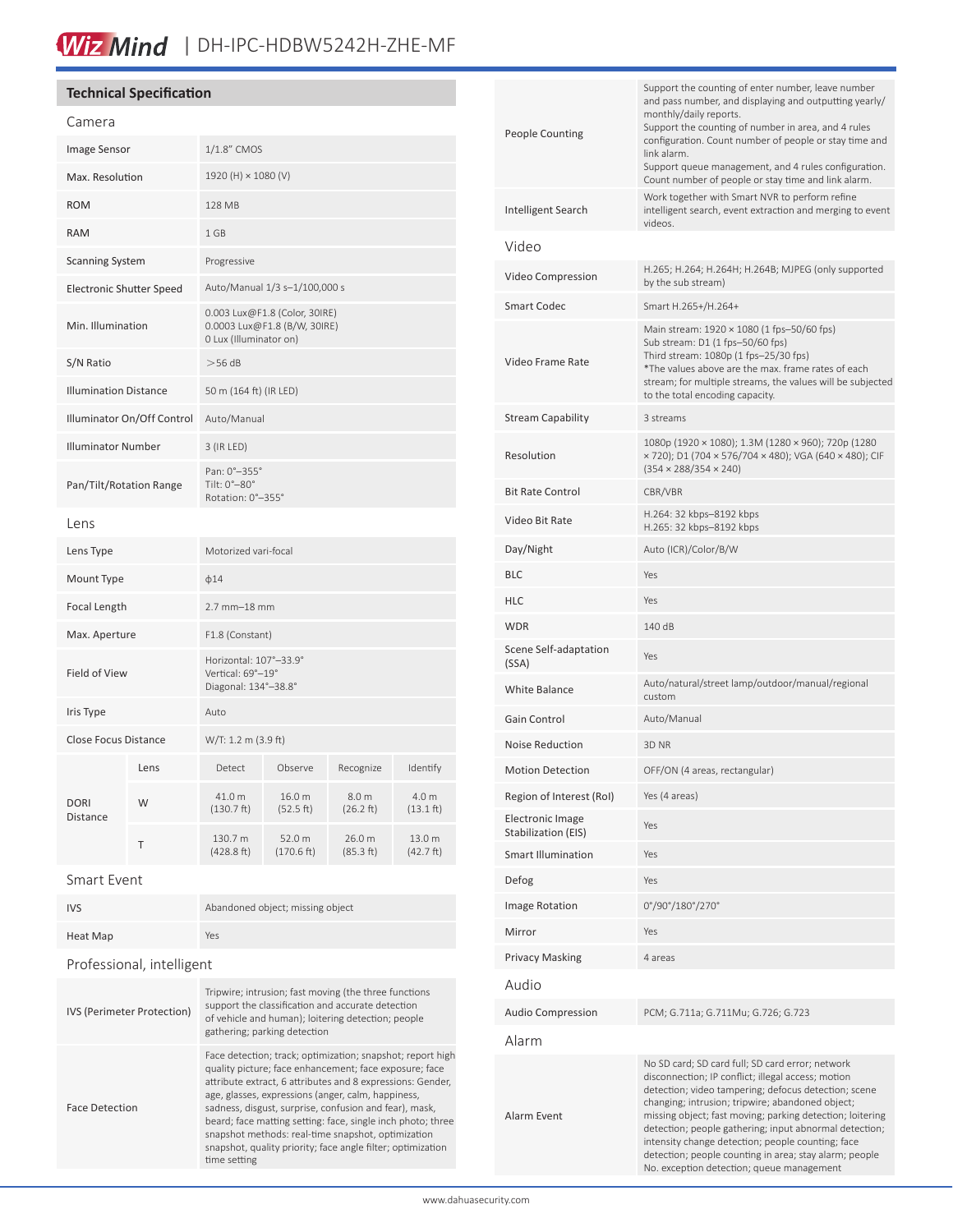## Wiz Mind | DH-IPC-HDBW5242H-ZHE-MF

### Network

| Network                     | RJ-45 (10/100 Base-T)                                                                                                                                                                                                                                                                |
|-----------------------------|--------------------------------------------------------------------------------------------------------------------------------------------------------------------------------------------------------------------------------------------------------------------------------------|
| <b>SDK and API</b>          | Yes                                                                                                                                                                                                                                                                                  |
| <b>Cyber Security</b>       | Video encryption; firmware encryption; configuration<br>encryption; Digest; WSSE; account lockout; security logs;<br>IP/MAC filtering; generation and importing of X.509<br>certification; syslog; HTTPS; 802.1x; trusted boot; trusted<br>execution; trusted upgrade                |
| Protocol                    | IPv4; IPv6; HTTP; TCP; UDP; ARP; RTP; RTSP; RTCP;<br>RTMP; SMTP; FTP; SFTP; DHCP; DNS; DDNS; QoS; UPnP;<br>NTP; Multicast; ICMP; IGMP; NFS; SAMBA; PPPoE; SNMP                                                                                                                       |
| Interoperability            | ONVIF (Profile S/Profile G/Profile T); CGI; Milestone;<br>Genetec; P2P                                                                                                                                                                                                               |
| User/Host                   | 20 (Total bandwidth: 80 M)                                                                                                                                                                                                                                                           |
| Storage                     | FTP; SFTP; Micro SD card (support max. 256 G); NAS                                                                                                                                                                                                                                   |
| <b>Browser</b>              | IE: IE8 and later<br>Chrome<br>Firefox<br>Safari: Safari 12 and later                                                                                                                                                                                                                |
| Management Software         | Smart PSS; DSS; DMSS                                                                                                                                                                                                                                                                 |
| Mobile Phone                | IOS; Android                                                                                                                                                                                                                                                                         |
| Certification               |                                                                                                                                                                                                                                                                                      |
| Certification               | CE-LVD: EN62368-1, EN60950-22 (optional)<br>CE-EMC: Electromagnetic Compatibility Directive<br>2014/30/EU<br>FCC: 47 CFR FCC Part 15, Subpart B<br>UL/CUL: UL60950-1 CAN/CSA C22.2 No.60950-1-07UL/<br>CUL: UL60950-1 CAN/CSA C22.2 No.60950-1-07, UL 50E<br>NEMA Type 4X (optional) |
| Port                        |                                                                                                                                                                                                                                                                                      |
| Audio Input                 | 1 channel (terminal)                                                                                                                                                                                                                                                                 |
| <b>Audio Output</b>         | 1 channel (terminal)                                                                                                                                                                                                                                                                 |
| Alarm Input                 | 3 channels in: 5mA 3V-5V DC                                                                                                                                                                                                                                                          |
| Alarm Output                | 2 channels out: 300mA 12V DC                                                                                                                                                                                                                                                         |
| Power                       |                                                                                                                                                                                                                                                                                      |
| Power Supply                | 12V DC (±25%)/24V AC (±30%)/PoE (802.3af)/ePoE                                                                                                                                                                                                                                       |
| Power Consumption           | Basic power consumption: 3.6W (12V DC); 3.1W (24V<br>AC); 4.4W (PoE)<br>Max. power consumption (H.265 + max. stream +<br>intelligent function + IR LED + focus): 11.7W (12V DC);<br>11.3W (24V AC); 11.9W (PoE)                                                                      |
| Fnvironment                 |                                                                                                                                                                                                                                                                                      |
| <b>Operating Conditions</b> | -40°C to +60°C (-40°F to +140°F)/Less than 95% RH                                                                                                                                                                                                                                    |
| <b>Strorage Conditions</b>  | -40°C to +60°C (-40°F to +140°F)                                                                                                                                                                                                                                                     |
| <b>Protection Grade</b>     | IP67, IK10, Anti-Corrosion Protection: NEMA 4X (optional)                                                                                                                                                                                                                            |
| Structure                   |                                                                                                                                                                                                                                                                                      |
|                             |                                                                                                                                                                                                                                                                                      |
| Casing                      | Metal                                                                                                                                                                                                                                                                                |
| <b>Dimensions</b>           | 129.1 mm × 0157.9mm (5.1"× 06.2")                                                                                                                                                                                                                                                    |
| Net Weight                  | 1500.0 g (3.3 lb)                                                                                                                                                                                                                                                                    |
| <b>Gross Weight</b>         | 1600.0 g (3.5 lb)                                                                                                                                                                                                                                                                    |

| <b>Ordering Information</b> |                              |                                                     |  |  |
|-----------------------------|------------------------------|-----------------------------------------------------|--|--|
| <b>Type</b>                 | Model                        | Description                                         |  |  |
|                             | DH-IPC-HDBW5242HP-ZHF-<br>MF | 2MP Vari-focal Dome WizMind<br>Network Camera, PAL  |  |  |
| 2MP<br>Camera               | DH-IPC-HDBW5242HN-<br>7HF-MF | 2MP Vari-focal Dome WizMind<br>Network Camera, NTSC |  |  |
|                             | IPC-HDBW5242HP-7HF-MF        | 2MP Vari-focal Dome WizMind<br>Network Camera, PAL  |  |  |
|                             | IPC-HDBW5242HN-ZHF-MF        | 2MP Vari-focal Dome WizMind<br>Network Camera, NTSC |  |  |
|                             | <b>PFA773</b>                | Wall Mount                                          |  |  |
|                             | PFB211W                      | Pole Mount                                          |  |  |
|                             | <b>PFA152-F</b>              | Pole Mount                                          |  |  |
| Accessories<br>(Optional)   | <b>PFA101</b>                | <b>Ceiling Mount</b>                                |  |  |
|                             | PFB300C                      | <b>Ceiling Mount</b>                                |  |  |
|                             | PFM900-F                     | Integrated Mount Tester                             |  |  |
|                             | <b>PFM321D</b>               | 12V 1A Power Adapter                                |  |  |

### **Accessories**



Wall Mount

PFA101 Ceiling Mount

PFM321D



PFB211W Pole Mount



PFA152-E Pole Mount



PFM900-E

 $\bar{z}$ 

PFB300C Ceiling Mount



12V 1A Power Adapter Junction Mount Wall Mount



Pole Mount(Vertical)